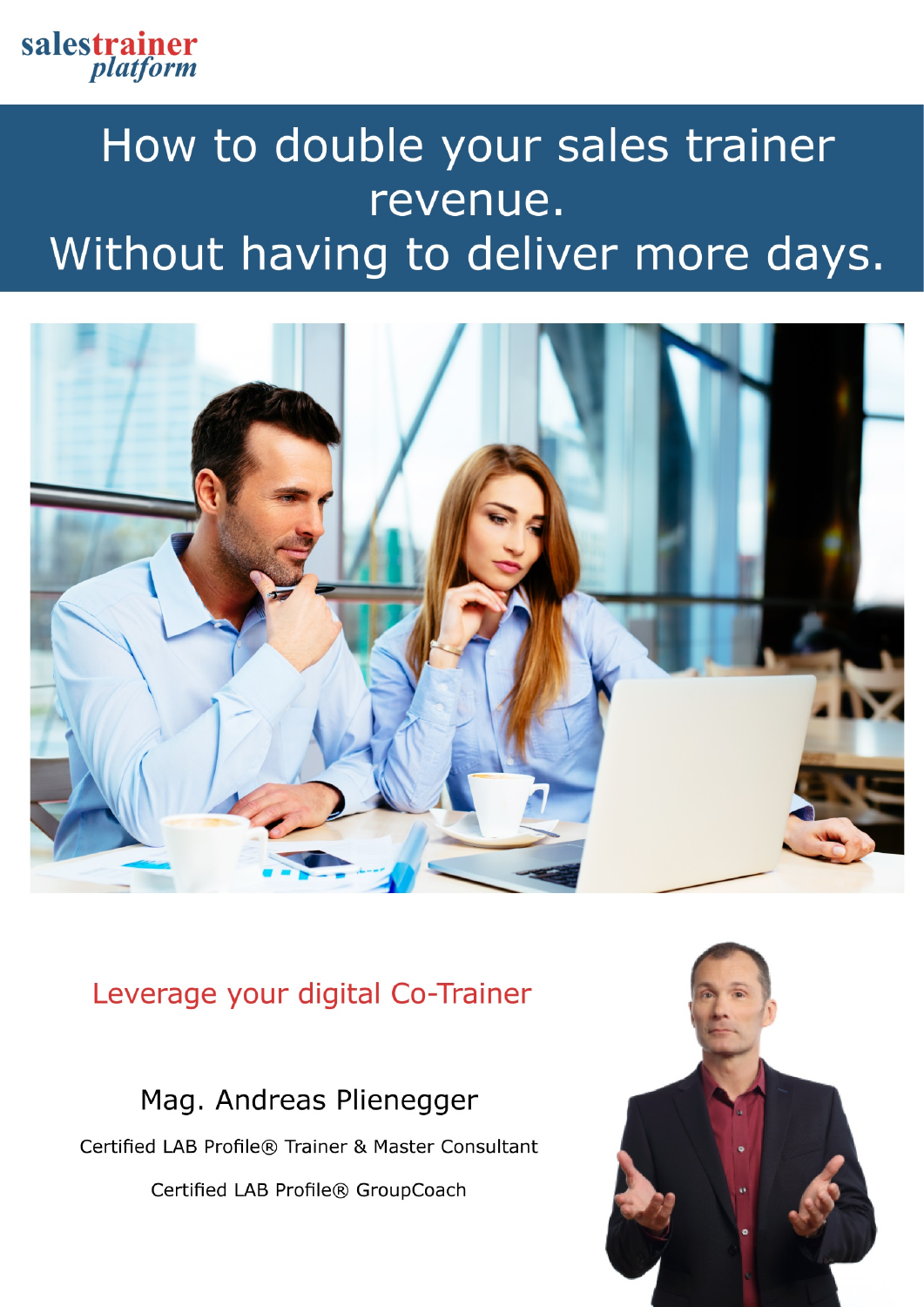Are you familiar with the **Trainer's Hamster Wheel**? You earn money for delivering training days. And the only way to increase your revenue is to sell and deliver more training days.

We all know that increasing the per diem rates is increasingly difficult these days.

In addition, it is sometimes more challenging to retain existing customers, as they look for alternatives, or the "shiny new thing." This means putting in more time and effort to keep them - not to mention what it takes to acquire new clients and new accounts.



And what about the really big corporate customers? As an independent sales trainer, you may not have the resources to deliver to the bigger fish. How could you deliver trainings to a team of 500 or more people – on your own?

#### **These trends mean that as a trainer, you now have to continue to work more, to avoid losing income!**

#### **Here's How to Get out of the Trainer's Hamster Wheel**

Are you ready to get out of this stressful hamster wheel? Without risking your health, or your family, or your current income? Want to earn more money and at the same time get new and bigger customers more easily?

#### **Our goal is to double your income. Without doubling your workload.**

How can that be done? That´s simple. **All you need is a digital co-trainer that expands your training offerings. And generates more revenue for you.**

Blended and digital learning are the keys. This means that you can continue delivering onsite trainings, but supplement and enrich them with online courses. So, you earn twice!

We can show you how to do that.

For a long time, sales trainers thought that digital training in sales wouldn't work. Because sales is "too personal" and therefore training can only be delivered in groups. **But learning preferences and learning habits have changed dramatically since 2000. People want to decide for themselves where, when and how they learn, and they prefer digital learning media.**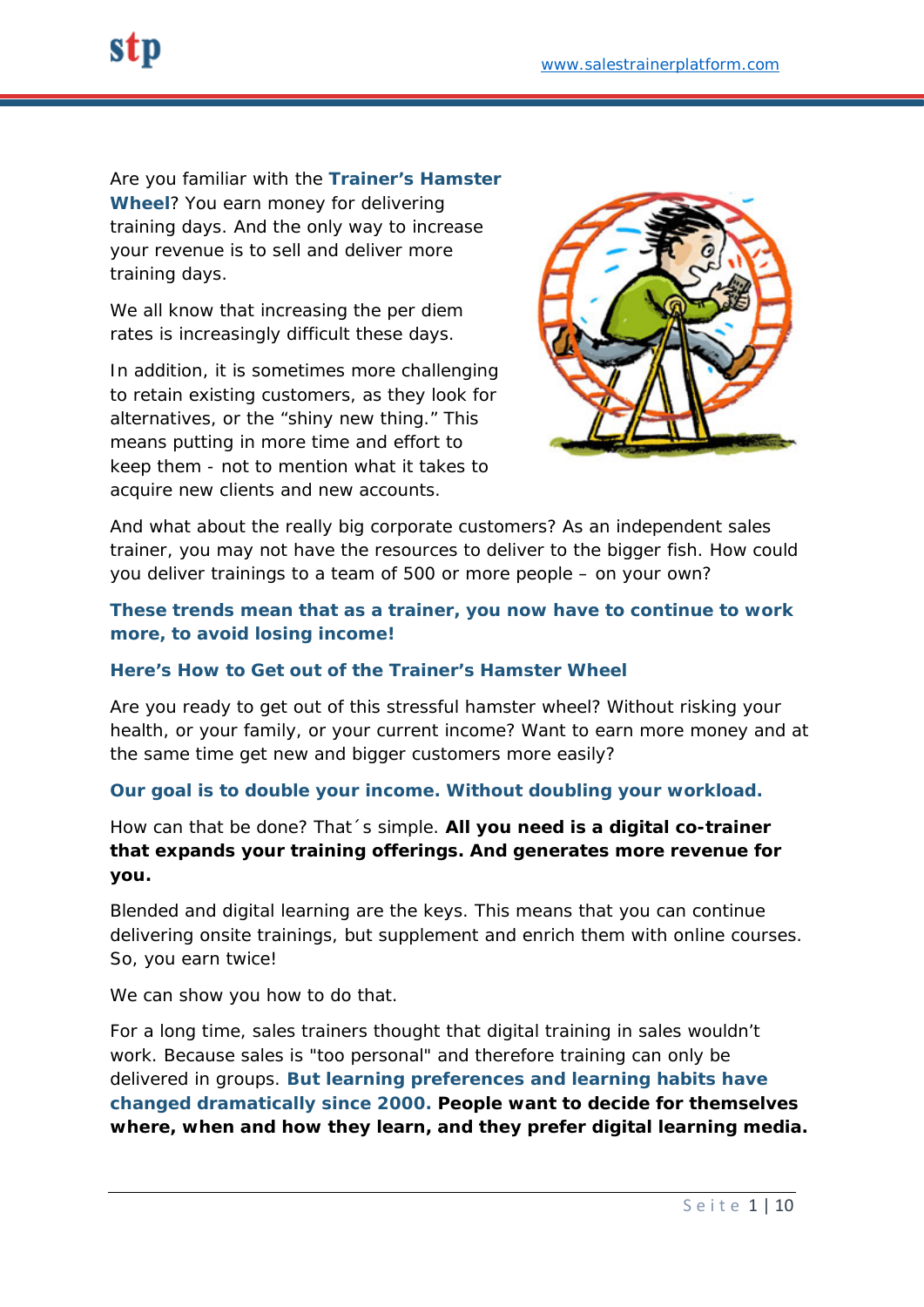Companies have already responded to this trend. By 2016, **70% of companies** already offered or at least decided to offer digital choices for at least part of their sales training, as you can see from the chart below (Source: Training Magazine's 2016 Training Industry Report). And this figure will continue to rise.



#### **Online Method Use for Types of Training**

As a trainer, you will increasingly need a digital offering to satisfy this demand.

And you need a **"Digital Co-Trainer"**, who delivers online trainings combined with your onsite trainings. This is what produces additional income for you.



A digital Co-Trainer is a powerful multiplier for you tirelessly, flexibly accessible and able to serve any number of customers at the same time. Your customers will love it. And it has many advantages for you:

larger customers.

 $\Rightarrow$  You can acquire and serve

 $\Rightarrow$  You'll earn far more

money than before.

 $\Rightarrow$  And your digital co-trainer will take care of the additional trainings. **You're** 

**getting out of the hamster wheel!**

*salestrainerplatform is your digital Co-Trainer!*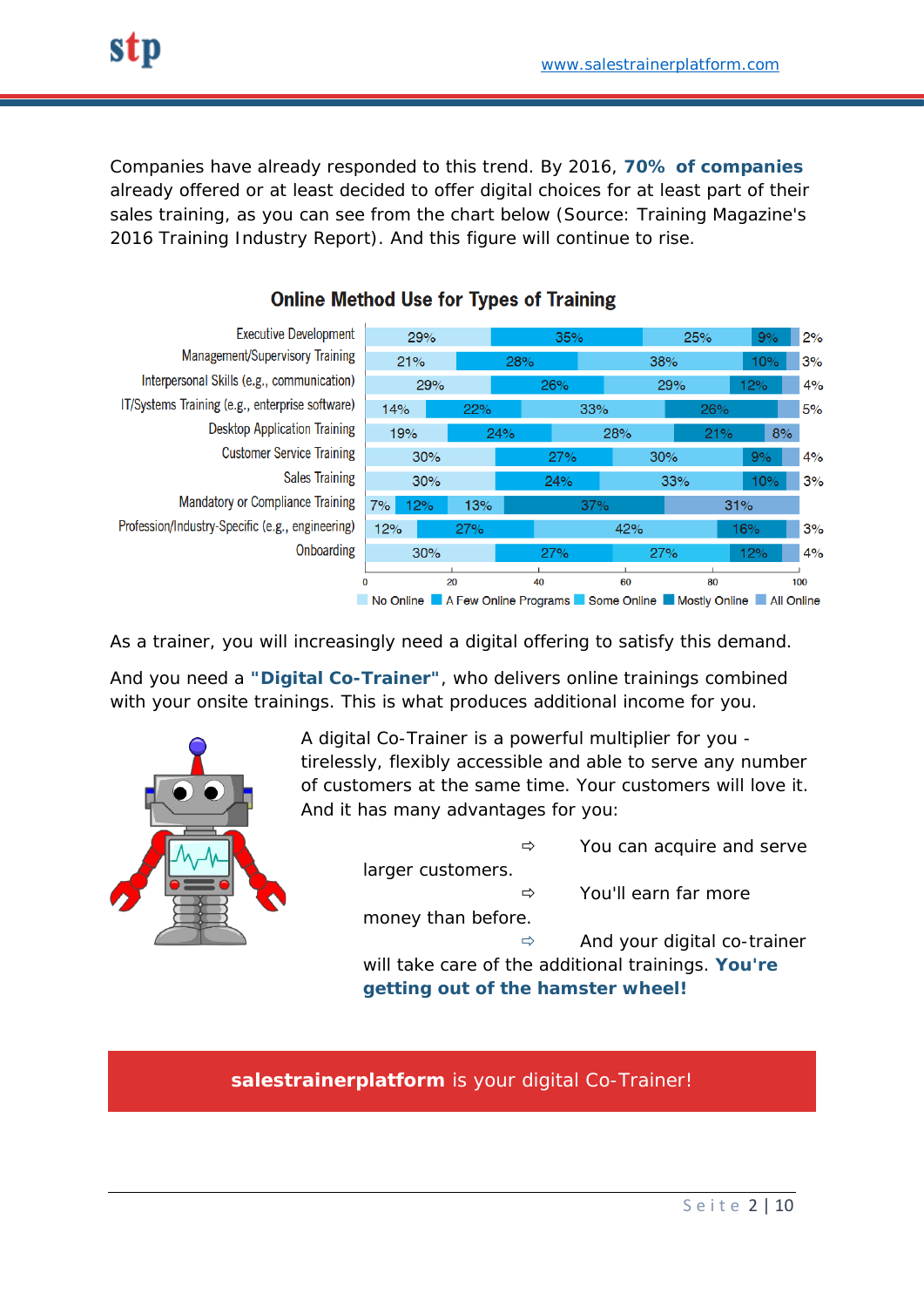The business case is clear. You can sell more projects with the same project volume because your digital co-trainer (**salestrainerplatform**) delivers 50% of the training days for you on average in a blended learning offering.

And your income continues to rise ...

#### **How to succeed in offering blended learning programs?**

#### **1. Your new expert positioning:**

You need to position yourself effectively as a trainer with new digital and hybrid offerings. And this means more than just delivering your existing courses online.

As marketing expert Jack Trout said, "Differentiate or die." You need something unique to offer. Our philosophy is **"Stand out from the crowd!"**

Important: It is essential to ensure that your customers perceive you as an expert in blended and digital learning! To achieve this, **you need a clearly defined method to build upon. Methods that give the customer assurance that they will achieve their desired learning outcomes.**

With classroom trainings, establishing credibility is easy because you spend a lot of time with your customers. With online training programs however, your customers have to trust the concept.

For this reason, **customers all over the world are pushing for standardized and certifiable methods** that ensure the quality standard



of their online trainings.

Of course, you can develop your own method. But experience has shown that the process of first creating a new method and then establishing it as a brand takes years. And all that only if you invest lots of money into marketing and advertising.

*salestrainerplatform helps you to position, both for yourself and using a recognized method. The LAB Profile® methodology is already used by hundreds of trainers worldwide and offers a globally standardized and recognized certification.*

**Would you like to learn more about the LAB Profile® Sales method?** Then read our e-book. Get it for free on our website: [www.salestrainerplatform.com.](http://www.salestrainerplatform.com/)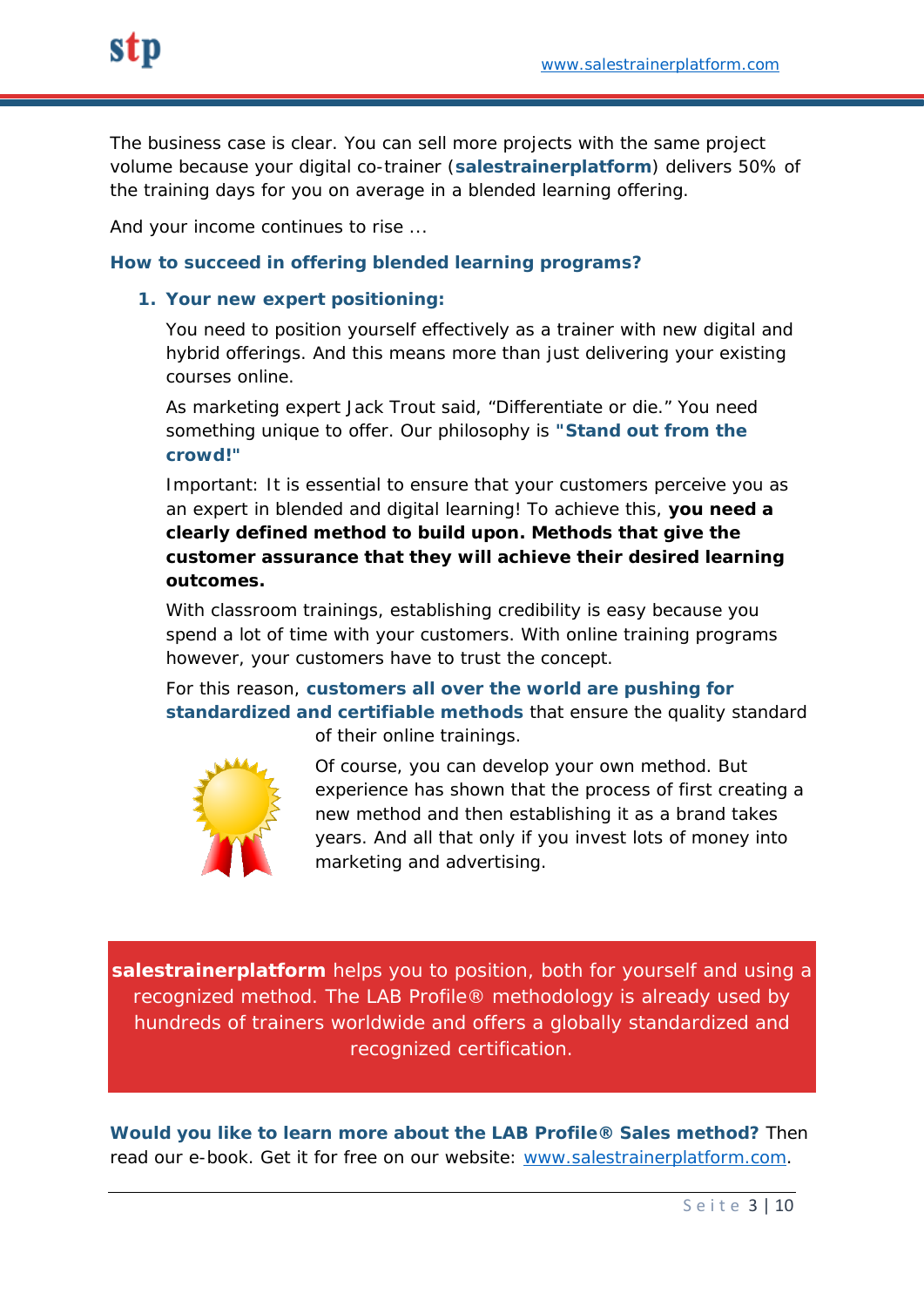#### **2. Quality, Quality, Quality:**

The days when low-quality Powerpoint presentations with voice-over, for webinars, PDF download courses and selfie videos are over. Today's corporate customers want professional-quality training videos. They already consume videos on YouTube, Facebook etc. on a regular basis. **And paid training videos have to significantly exceed the quality of these free videos to impress.** If a trainer's digital offerings do not meet the customers' high-quality standards, they are likely to be rejected, **which can then call into question how up to date your whole offering is!**

#### **The problem is the production of a digital training program in the required quality is**

- **Extremely expensive.** For studio productions of videos (and that's the point) you need a whole team of professionals. And these professionals want to be paid ...
- **Extremely time consuming for you also.** You must develop the video scripts. And then learn the words by heart before you step in front of the camera. This can take months and you cannot deliver or sell more training courses during this time. So you have to be able to live without income for quite a while.
- **Didactically challenging.** All those previous online training programs failed because they wanted to deliver classic classroom training as a video. Be honest: how good is your didactic instructional media expertise?

*salestrainerplatform is the solution! We have already developed a complete top-quality program, optimized using didactic instructional media methods. Multilingual!*

#### **3. Your new sales process:**

Hybrid and digital trainings need to be sold differently from standard onsite training programs.

*Here too, salestrainerplatform is the solution for you. We show you how to successfully sell your new digital and hybrid training program.*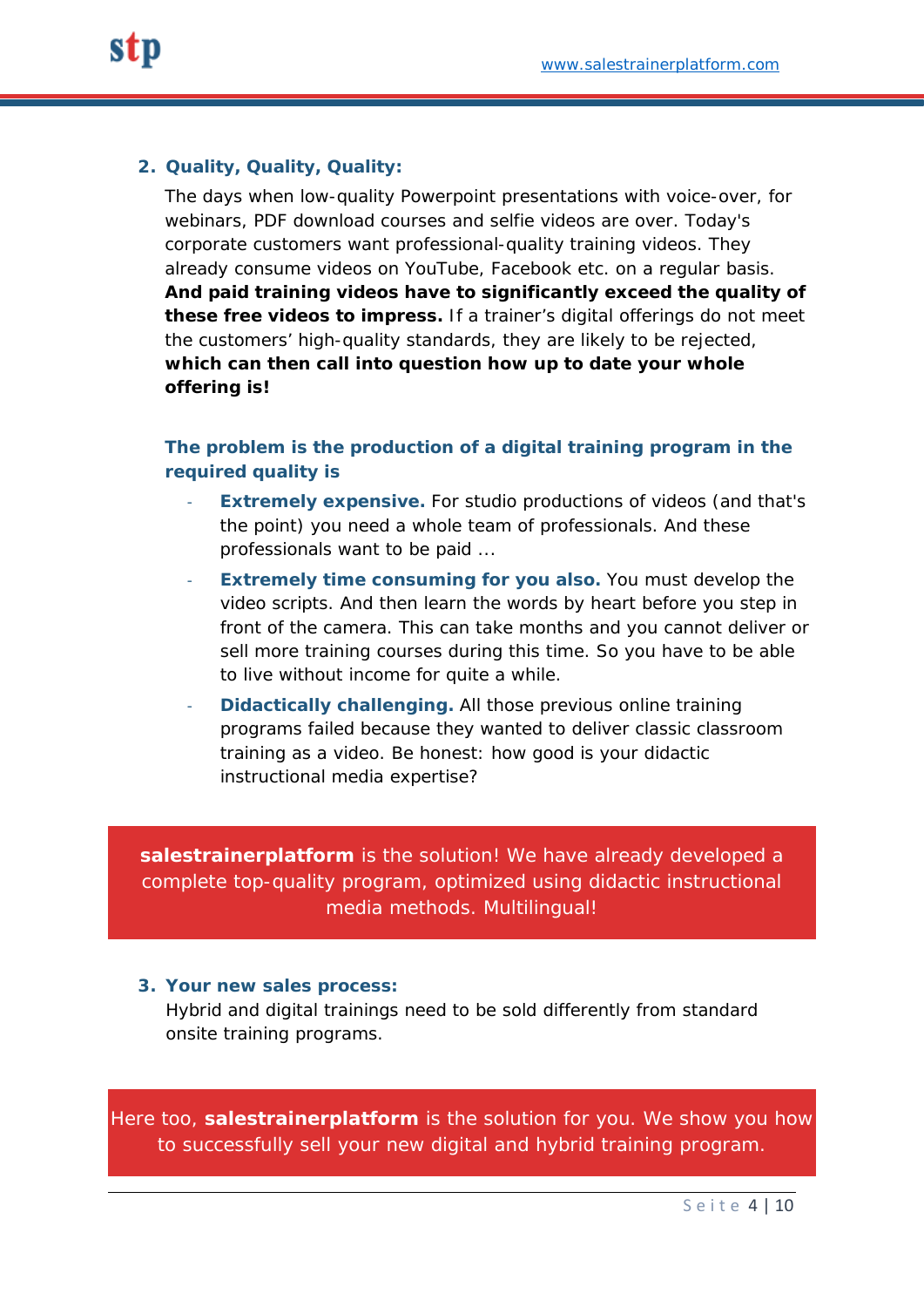

Nothing left that stands in your way!

- $\Rightarrow$  You will have successfully repositioned yourself.  **"Stand out from the Crowd"** has become more than **iust a buzzword.**
- **You're getting out of the Hamster Wheel.**
- **You'll boost your turnover.**

#### **What must a successful digital training offer?**

#### **1. Addresses all senses:**

In order to set up an optimal digital learning program, you have to use as many sensual channels as possible for your trainees. Trainees should have the opportunity **learn according to their learning preferences**.

For this you need to deliver the content in the form of **instructional videos, demonstration videos with real actors, learning manuals for download** and, ideally**, learning cards**. By the way **Gamification** is not a myth any more, but a tried and tested as well as very effective learning method!

A **quiz or assessment** needs to be included. It serves not only to check but also to deepen trainee knowledge.

*Joining salestrainerplatform, you'll get all this, ready to go. You can also design and deliver your own courses using salestrainerplatform.*

#### **2. Short, flexible training units:**

The most up to date method for the didactic structure of a digital training is the **Micro Training Method**. Each teaching unit (consisting of introduction & framing, classroom video, demonstration video, handout and quiz) takes about 15-20 minutes. This method thus corresponds to today's learning habits for three core reasons:

- a. Each learning unit deals with a concrete problem/topic and can do this in detail.
- b. The training units can be easily and flexibly integrated into the trainee's working days.
- c. It is a fact that we can fully concentrate for a maximum of 20 minutes. Micro Training, with a variety of activities takes this fact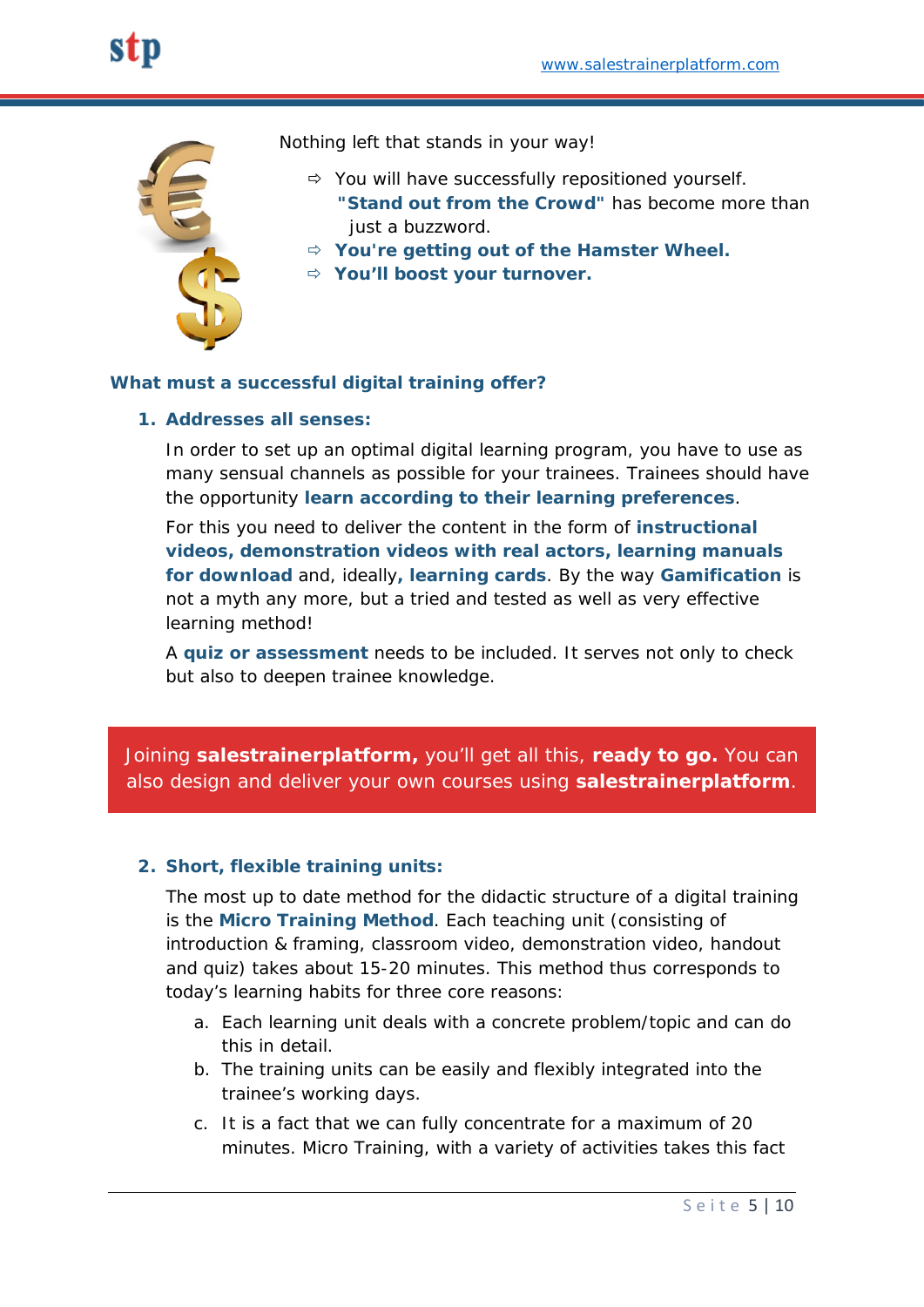into account and makes optimal use of your trainees' ability to concentrate.

*The training programs on salestrainerplatform are all based on the Micro Training principles. Your customers will love them.*

#### **3. State-of-the-Art technology:**

For delivering digital learning you need an e-learning platform. There are a lot of products on the market, open source as well as commercial solutions. You need to offer your customers the following basic functionalities:

- a. *Streaming videos,* ideally by embedding a video portal. The videos and your IP are better protected that way. By the way, the videos should be optimized for both FullHD and mobile data networks.
- b. *Download area* for your handouts and manuals.
- c. *Quiz and flashcard system* for learning and certification purposes.
- *d. Gamification*
- e. *Specification of learning paths* according to learning progress*.*
- f. *Chat function* for group discussions and coaching.
- *g. Messaging und Mailing*
- *h. Course management*
- i. *Printout of certificates*
- j. *Multilingual UI,* as international customers need this.
- k. *Support for all commonly-used browsers*.
- l. *Full mobile device support.* Salespeople in particular, need to access your learning portal from everywhere via smartphone.
- m. *Co-Branding*, so that you can embed your customers' Corporate Identity in the courses

The sad truth is that open source vendors can hardly offer this range of functionality. So you will probably have to invest into a commercial solution.

*All these functionalities and many more are fully available on salestrainerplatform. You have a ready-to-go learning platform without any implementation effort. So you can start right away, sell your courses and earn more money.*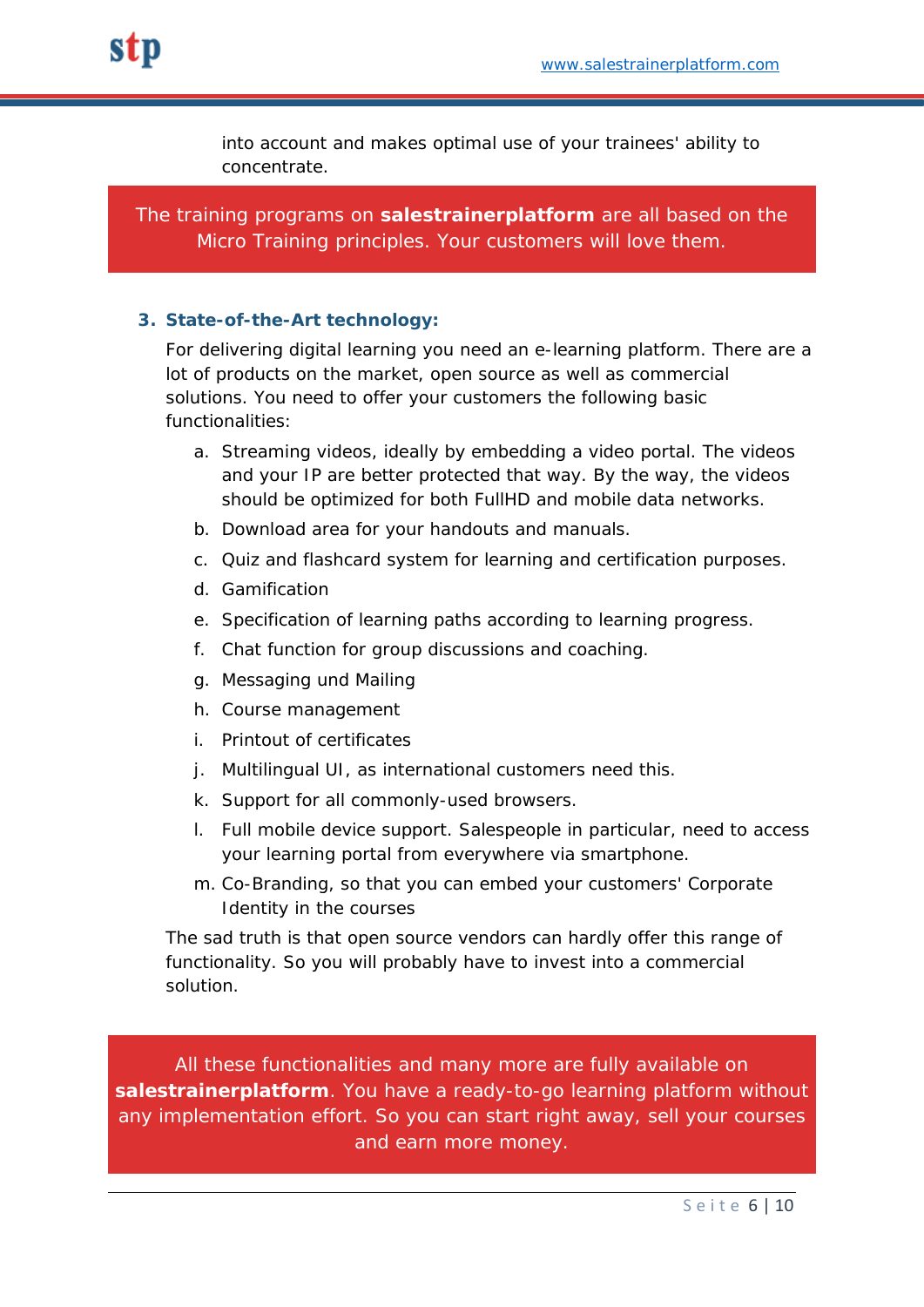#### **How to Position and Sell Digital Trainings**

Digital learning offers a whole range of benefits that make this innovative method **by far, more effective than traditional classroom-only training**.

#### **1. It is cost and profit effective:**

Travel and logistics costs are eliminated. More importantly, salespeople are not kept from doing their job. This means that there is no lost sales revenue, as is the case when the sales team spends several days at a seminar.

The business case for your customers is easy to calculate. Compare pure face-to-face training with hybrid or digital training with the following cost factors:

- $\Rightarrow$  Training fees for classroom trainings
- $\Rightarrow$  Online training fees
- $\Rightarrow$  Reduction of travel & logistics costs
- $\Rightarrow$  Lost sales as to classroom days this is the biggest lever!

Help your customers do the math. Then they will actively go for your digital training right away.

#### **2. Accelerated onboarding of new sales people:**

Bringing a new salesperson up to the team's average productivity can take up to nine months (or even longer). This has a lot to do with complex onboarding programs including seminars and trainings. Imagine the ROI of a digital academy that reduces this onboarding time, for example, from nine to six months! Imagine how much more revenue this would mean for your customer.

#### **3. Increased learning success:**

The integration of several learning media and learning methods (video, online coaching, documentation, face-to-face training) has been proven to lead to better learning impact and significantly higher implementation rates in daily work. It also increases the trainees' motivation to learn and ends up producing more success for the company.

#### **4. Better learning progress control:**

Based on quizzes and course completion rates you and your customer always have a precise overview over the learning progress and knowledge level of your trainees. This way, additional individual potential as well as coaching requirements can be quickly identified.

#### **5. Maximizing training outcomes:**

Students have access to the courses when, where and how often they want. They can work through the courses according to their personal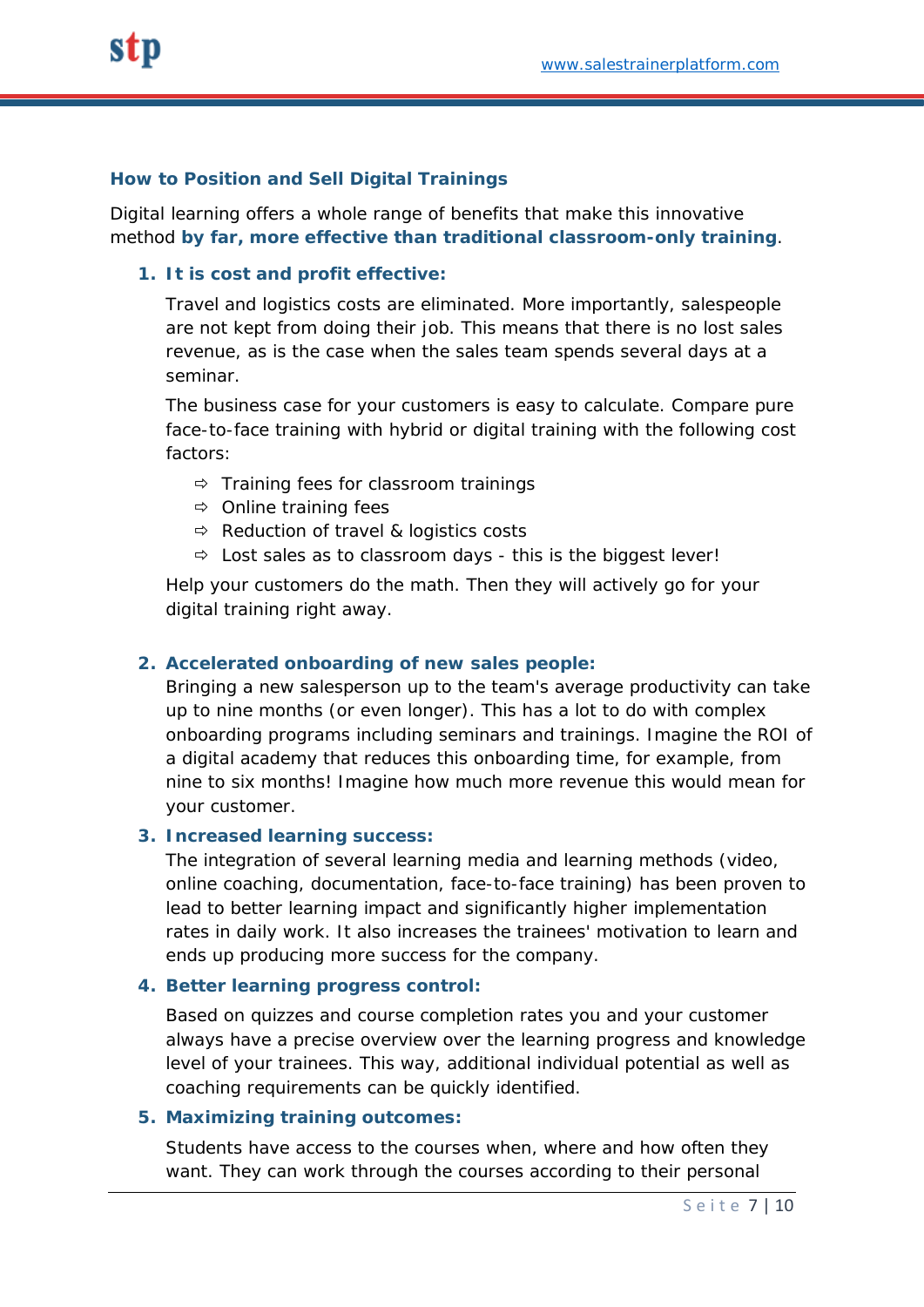learning preferences. This way they acquire the training contents in the best possible way and are perfectly prepared for classroom training portions. This optimizes the personal training benefit for all participants.

*Larger corporate customers in particular, may also need to have their own individual videos and courses. No problem! salestrainerplatform provides you with the know-how and resources to meet these requirements perfectly and deliver tailor-made digital learning programs.*

These arguments can be used in your sales process and when preparing an offer that your customers will not be able to refuse. This is how you generate higher sales with less work and ultimately double your income within a relatively short period of time.

#### **Conclusion**

Now you know what you need to do to double your income with digital trainings. What to do and what not to do. And you also know how **salestrainerplatform** can help you.

#### A **highly innovative training program with certification levels.**

- $\Rightarrow$  State-of-the-art instructional didactics
- $\Rightarrow$  The most technologically-advanced digital training platform
- $\Rightarrow$  The know-how to sell digital trainings

Now is the perfect time to start offering digital learning programs. Join **salestrainerplatform**.

**Would you like to talk with us about how you can increase your income** significantly with the blended learning from salestrainerplatform. Without having to deliver more training days?

Find your personal voucher for a free strategy talk with us on the last page of this report!

Callback: [www.salestrainerplatform.com/meetings](http://www.salestrainerplatform.com/meetings)

Email: [office@salestrainerplatform.com](mailto:office@salestrainerplatform.com)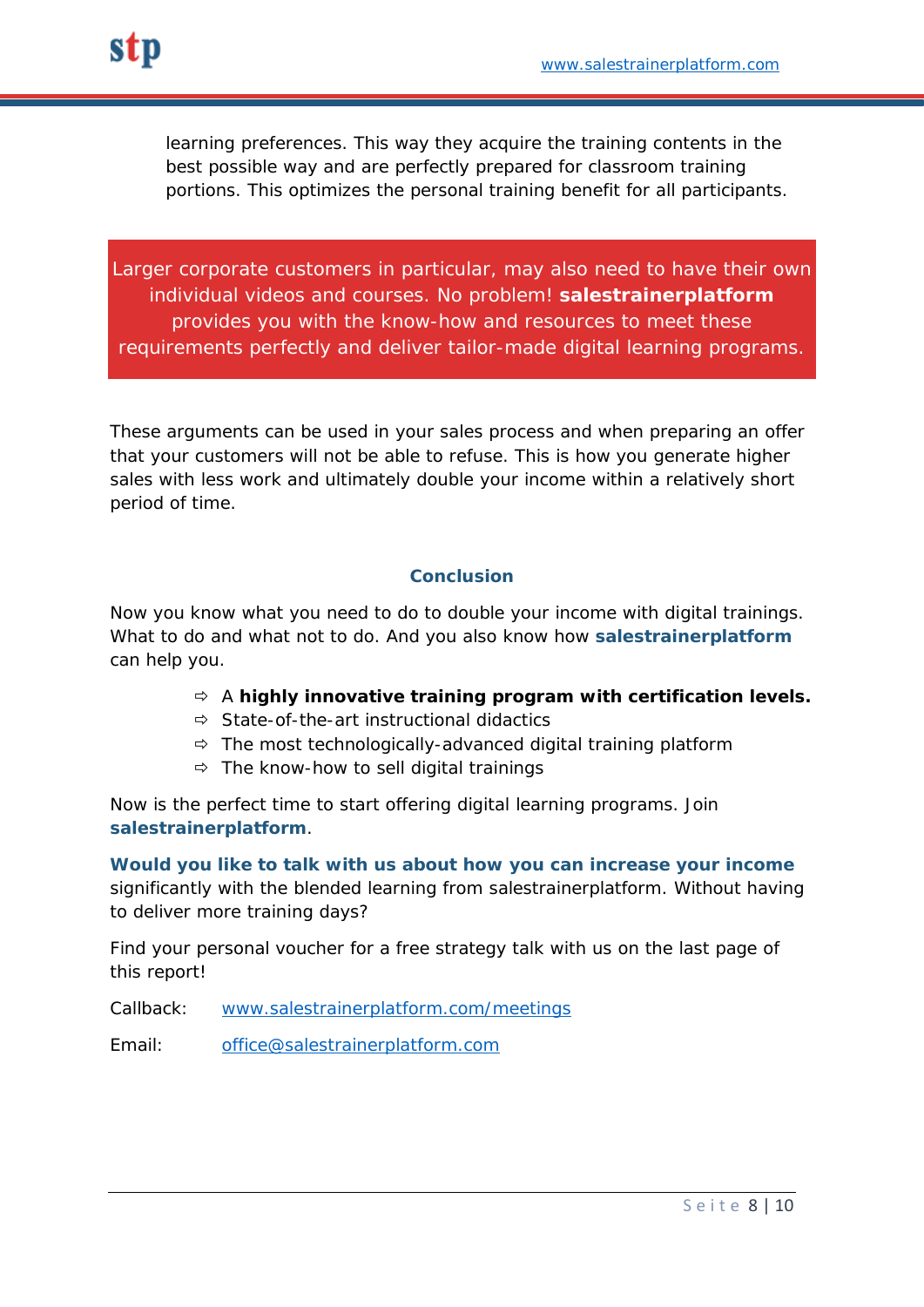#### **About the author:**



**Andreas Plienegger** is a well-known international expert for result-oriented communication in sales and management. He offers consulting and training for

> $\Rightarrow$  Target and result-oriented communication and negotiation (LAB Profile® - Language & Behaviour Profile)

 $\Rightarrow$  Sales Management and Account Planning  $\Rightarrow$  Sales-optimized communication

Andreas is co-founder and Co-CEO of **salestrainerplatform**. With salestrainerplatform he helps sales trainers worldwide with their digital transformation and the development of their offering for digital and hybrid learning.

Andreas is a lecturer at several well-known universities. His teaching and research activities focus on sales management, communication and leadership.

#### **About salestrainerplatform:**

We are a team of international communication and sales experts who specialize on marketing digital learning content for sales education.

Being a member on our site you get access to top quality streaming videos and other digital learning resources so that you can differentiate from your competitors and increase your revenue by offering high quality state-of-the-art learning experiences to your clients.

It 's our mission to help you enhance your business and boost your revenue.

#### **The salestrainerplatform Management Team:**



 **Shelle Rose Charvet Andreas Plienegger Regina Simon Co-CEO Co-CEO COO**